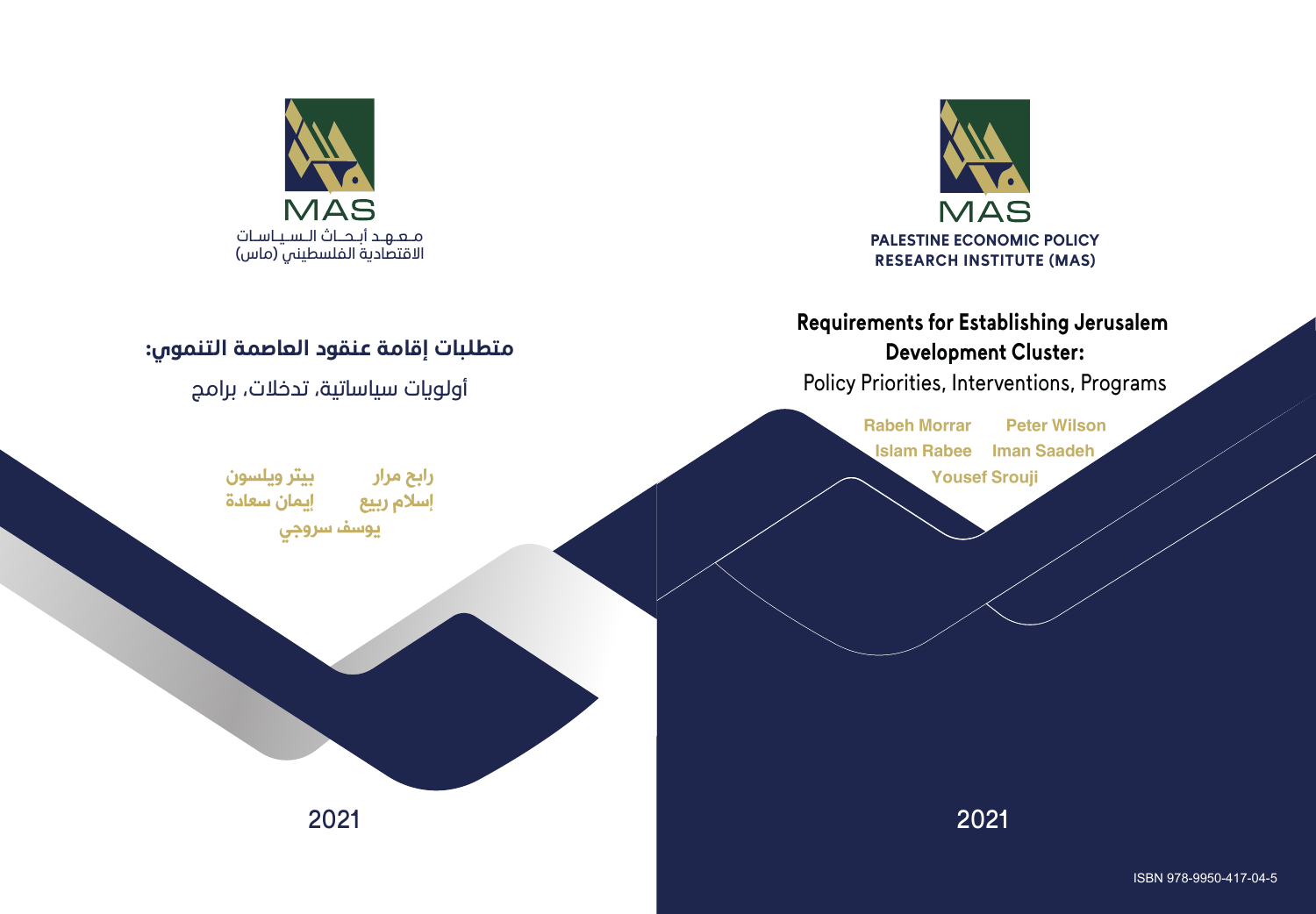#### **The Palestine Economic Policy Research Institute (MAS)**

Founded in Jerusalem in 1994 as an independent, non-profit institution to contribute to the policy-making process by conducting economic and social policy research. MAS is governed by a Board of Trustees consisting of prominent academics, businessmen and distinguished personalities from Palestine and the Arab Countries.

#### **Mission**

MAS is dedicated to producing sound and innovative policy research, relevant to economic and social development in Palestine, with the aim of assisting policy-makers and fostering public participation in the formulation of economic and social policies.

### **Strategic Objectives**

- Promoting knowledge-based policy formulation by conducting economic and social policy research in accordance with the expressed priorities and needs of decision makers.
- Evaluating economic and social policies and their impact at different levels for correction and review of existing policies.
- Providing a forum for free, open and democratic public debate among all stakeholders on the socio-economic policy-making process.
- Disseminating up-to-date socio-economic information and research results.
- Providing technical support and expert advice to PNA bodies, the private sector, and NGOs to enhance their engagement and participation in policy formulation.
- Strengthening economic and social policy research capabilities and resources in Palestine.

### **Board of Trustees**

Nabeel Kassis (Chairman), Maher Masri (Vice Chairman), Azzam Shawwa (Treasurer), Ola Awad (Secretary), Bassim S. Khoury, Haitham Zoubi, Ismael Zabri, Khaled Osaily, Mohammad Mustafa, Mohammad Nasr, Salim Tamari, Sam Bahour, Samia Totah, Rita Giacaman, Raja Khalidi (Director General of the Institute - ex officio member)

Copyright © 2021 Palestine Economic Policy Research Institute (MAS) P.O. Box 19111, Jerusalem and P.O. Box 2426, Ramallah Tel: ++972-2-2987053/4, Fax: ++972-2-2987055 e-mail: info@mas.ps Web Site: www.mas.ps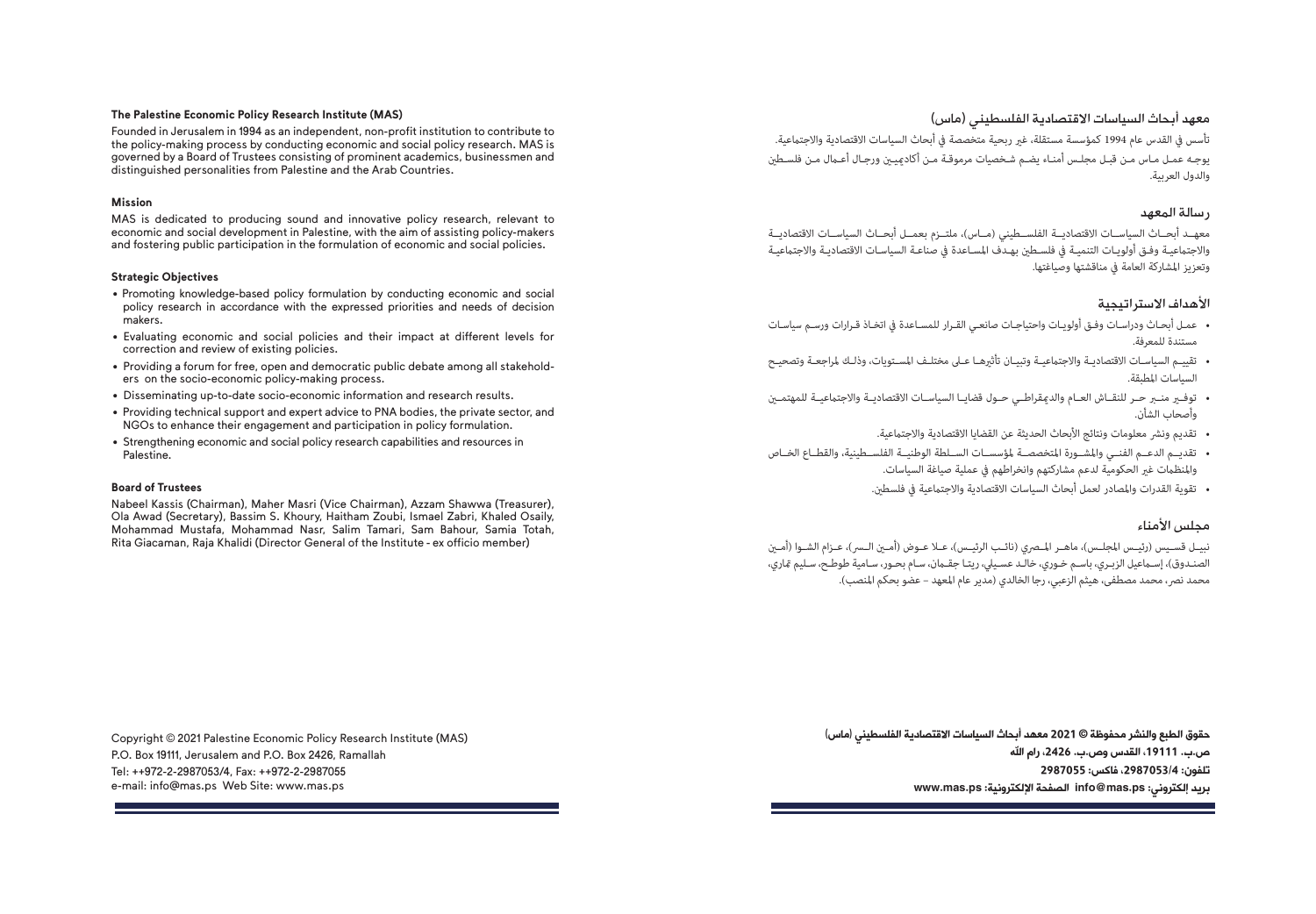Requirements for Establishing Jerusalem Development Cluster: Policy Priorities, Interventions, Programs

Research Team: Dr. Rabeh Morrar Dr. Peter Wilson Islam Rabee Iman Saadeh Yousef Srouji

This study was funded by The Arab Fund for Economic and Social Development



**STATISTICS** 

Palestine Economic Policy Research Institute (MAS) Jerusalem and Ramallah 2021 ISBN 978-9950-417-04-5 **Contract Contract Contract**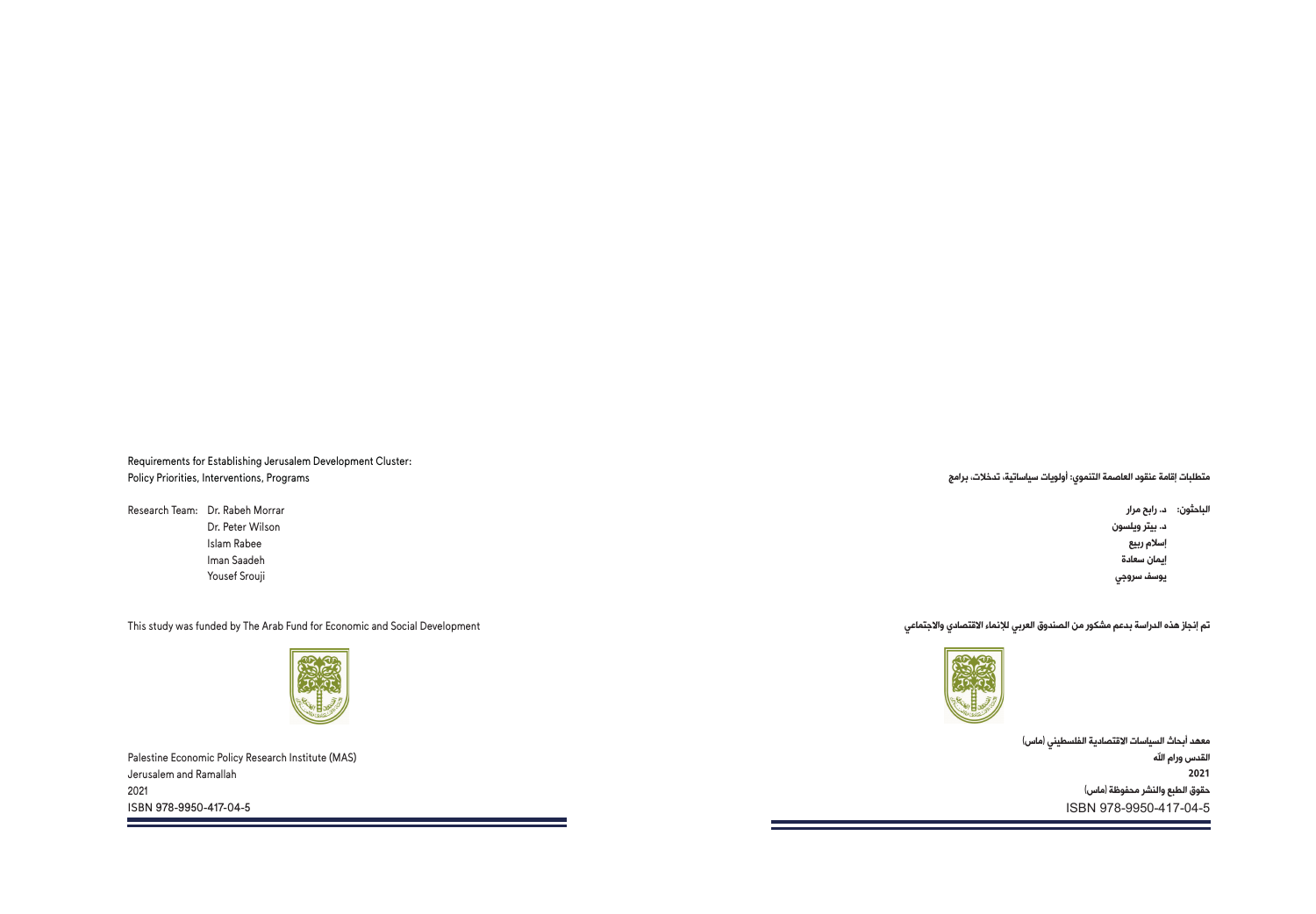## **Foreword**

This study is the culmination of extensive research efforts conducted by MAS over the course of the current year, concerning topics and issues related to Jerusalem and the development of its economy. These topics and issues have been placed under our research microscope, such that MAS can examine them from various angles and aspects in cooperation with our partners, both official institutions and private sector organizations, including the PLO Negotiations Affairs Department and the Jerusalem Chamber of Commerce and Industry.

Within this research effort, MAS cooperated with the Ministry of Jerusalem Affairs to hold a series of consultative meetings with stakeholders and specialists that discussed, extensively and intensively, the possibility of achieving the objectives within each cluster proposed by the "Capital Development Cluster Plan", and the available means for that. During these meetings, consultations were held on the mechanisms for activating the proposed clusters, for promoting action and cluster cooperation, and the identification of feasible policy and program interventions considering the current conditions.

This study concludes that the cluster development strategy adopted by the Ministry in developing the Plan faces many challenges. Among the most important of them is the deterioration of the economic, political and social environment prevailing in Jerusalem, because of Israel's occupation and the policy of Judaization and Israelization, through which Israel seeks to stifle the city's economy and comprehensively erase Arab-Palestinian identity. The study also found that the clusters proposed in the Plan do not, as yet, exist as tangible or systematic clusters in the city, with the exception of the inter-linked tourism and culture cluster. This implies that the Capital Development Cluster Plan is a supportive plan to promote the establishment of clusters, rather than a cluster-based plan. This is because most of the proposed projects are limited to infrastructural development, which alone is not sufficient to constitute a cluster-based project.

In light of this, the study recommends implementing the Plan within four clusters (housing and infrastructure, health, education, tourism and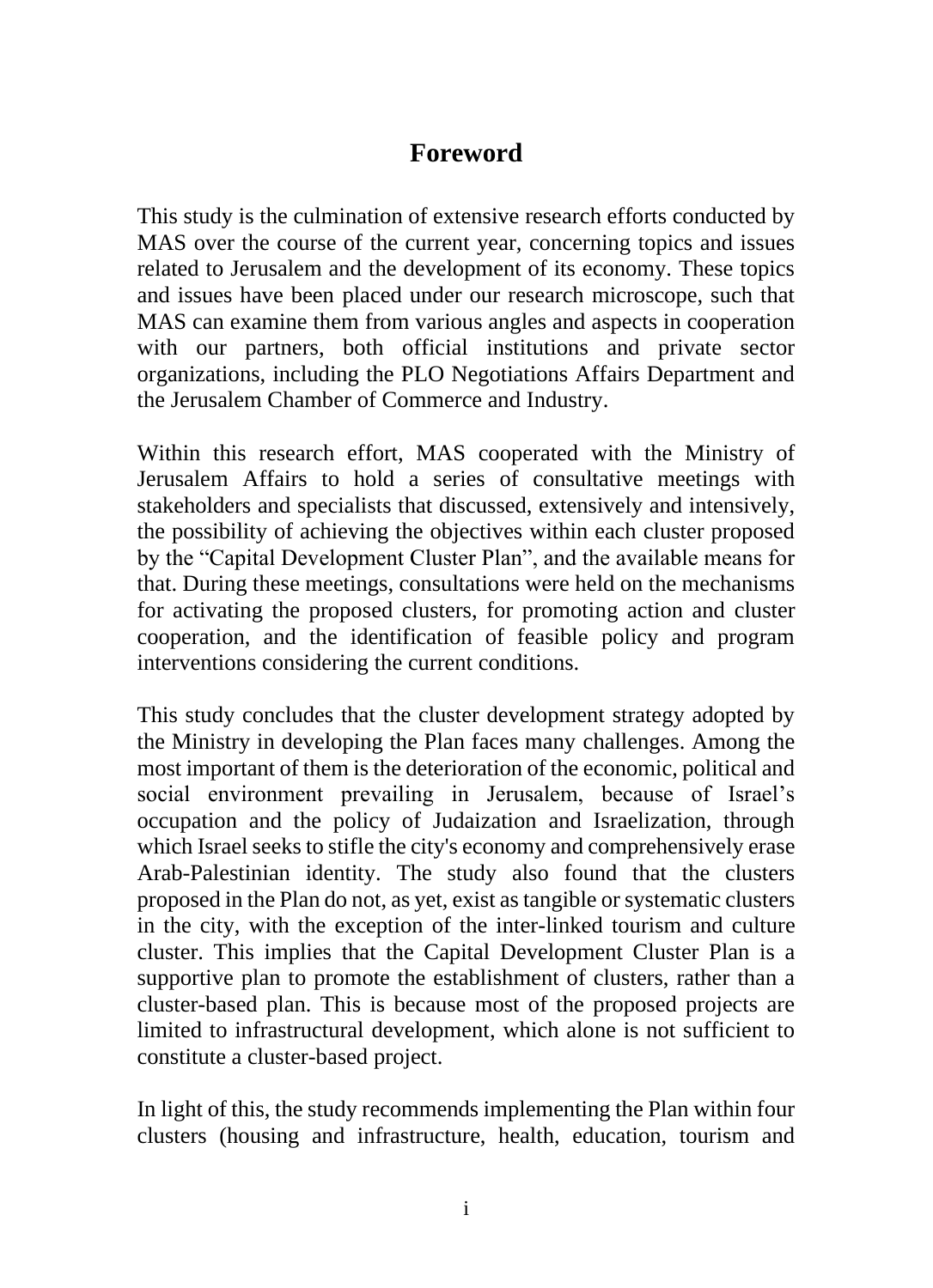culture). Each of these clusters can implement and manage their own activities, in parallel with other clusters. This, in turn, requires cooperation between the various components of the cluster and relevant authorities. It is not possible to develop a sector in Jerusalem without meeting the requirements of all the components of that cluster, as well as defining the roles assigned to each party. In its chapters, the study presents a conception of the shape of the clusters and their work mechanisms, within the proposed sectors that were touched upon in the Plan. The study emphasizes the need for complementarity between clusters. That is, each cluster does not operate separately, but is in reality linked to other clusters via common work streams.

The study recommends that, in order for each cluster to function effectively, it requires legislation and support. These are the task of regulatory authorities such as the Palestinian government and the relevant ministries (especially Ministry of Health, Ministry of Jerusalem Affairs, Ministry of Education, Ministry of Public Works and Housing, and Ministry of National Economy). For a cluster to operate effectively, members must have the necessary equipment, tools and resources, made available through supporting institutions that fulfill different roles based on their field of work, in conjunction with the need to provide necessary funding. Hence, the role of government, donors, banks and the private sector is above all to provide financial support to clusters.

MAS would like to thank the entire research team for their joint efforts in managing consultative sessions and drafting the chapters of this study. These were prepared using a cumulative, participatory methodology, across the implementation period. MAS also thanks Jerusalemite personalities and institutions that cooperated with us and shared their opinions, information and experience, in order to enrich this study. Finally, MAS extends its gratitude to the Arab Fund for Economic and Social Development for financing this study, and for its continuous support of MAS and its specialized role in the advancement and development of the Palestinian economy.

> Raja Khalidi Director General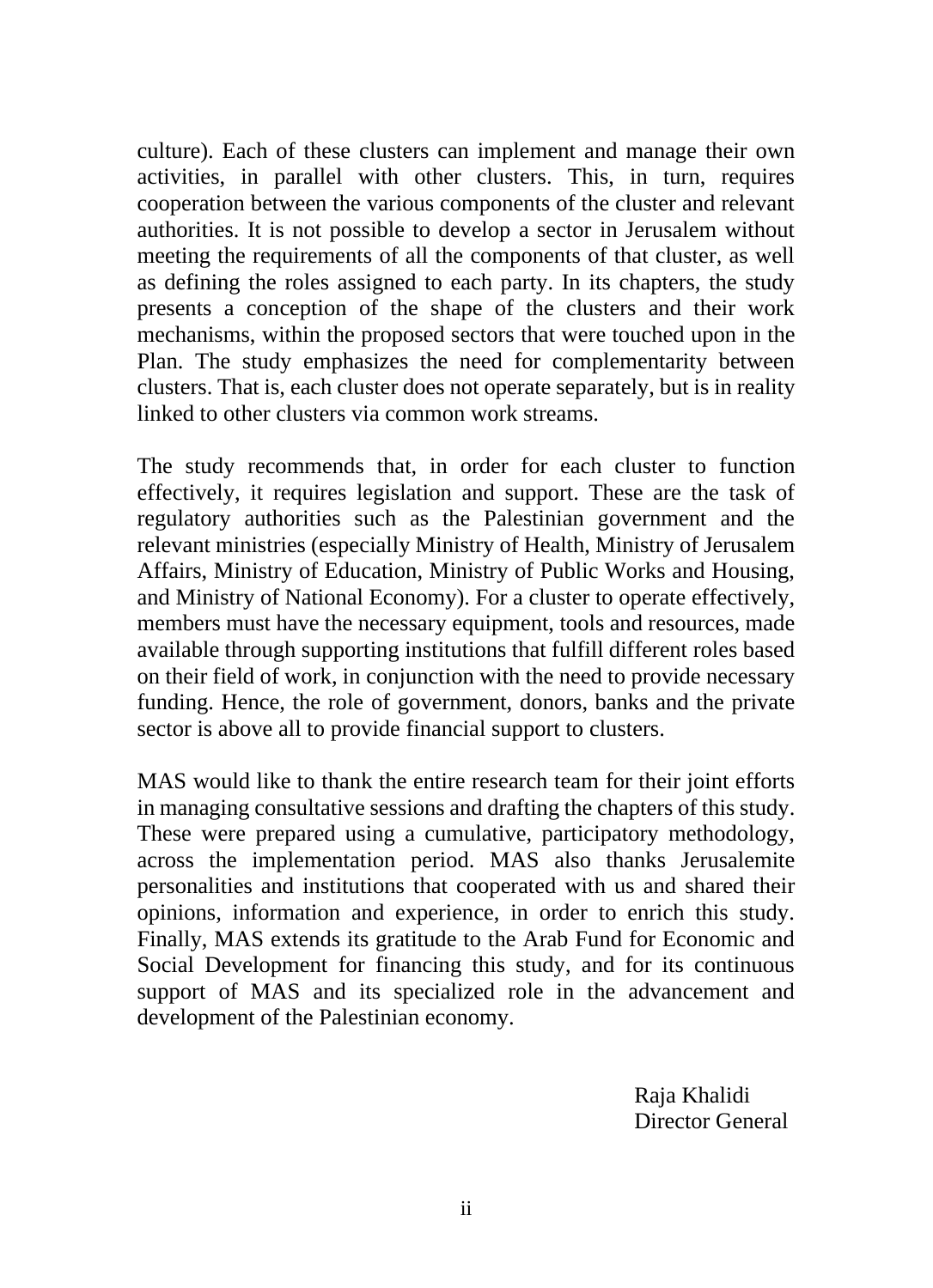## **Introduction**

The Palestinian Ministry of Jerusalem Affairs published this year the "Capital Development Cluster Plan (2021-23)", which formulates a comprehensive development vision for the Governorate of Jerusalem. This Plan works to merge the development of this cluster with other cluster development plans adopted by the Palestinian government, in addition to enhancing the ability of the city of Jerusalem to continue its confrontation with the occupation, and to protect Palestinian livelihoods in the city. One of the existential threats imposed by the occupation is its goal to Judaize the city, through a system of deportation, confiscation of property, and Israelization of institutions.

The Capital Development Cluster Plan seeks to realize social and economic development in the Jerusalem environs, by strengthening key sectors in the governorate:

- *Housing*: The housing sector in Jerusalem is possibly the sector that is most affected by the aggressive policies of the occupation towards Palestinian Jerusalemites. Given the growth of the Palestinian population in Jerusalem, compounded by a corresponding increase in house demolitions and the inability of the housing market to grow as a result of the restrictions imposed by the occupation, there is a marked need for the provision of housing to Jerusalemites. Hence, it is important to focus on increasing the supply of housing, while at the same time working on defence mechanisms against the Judaization policies of the occupation in Jerusalem.
- *Education*: The Arab education sector in Jerusalem plays a pivotal role in creating awareness and a culture of resistance to the Israeli occupation, hence Israel's policy of targeting this sector. Successive Israeli governments have pursued systematic and continuous policies aimed at aborting and dismantling the Arab education sector in Jerusalem, through its Israelization, while facilitating mechanisms of control and domination over Palestinian upbringing and education processes in Jerusalem's schools.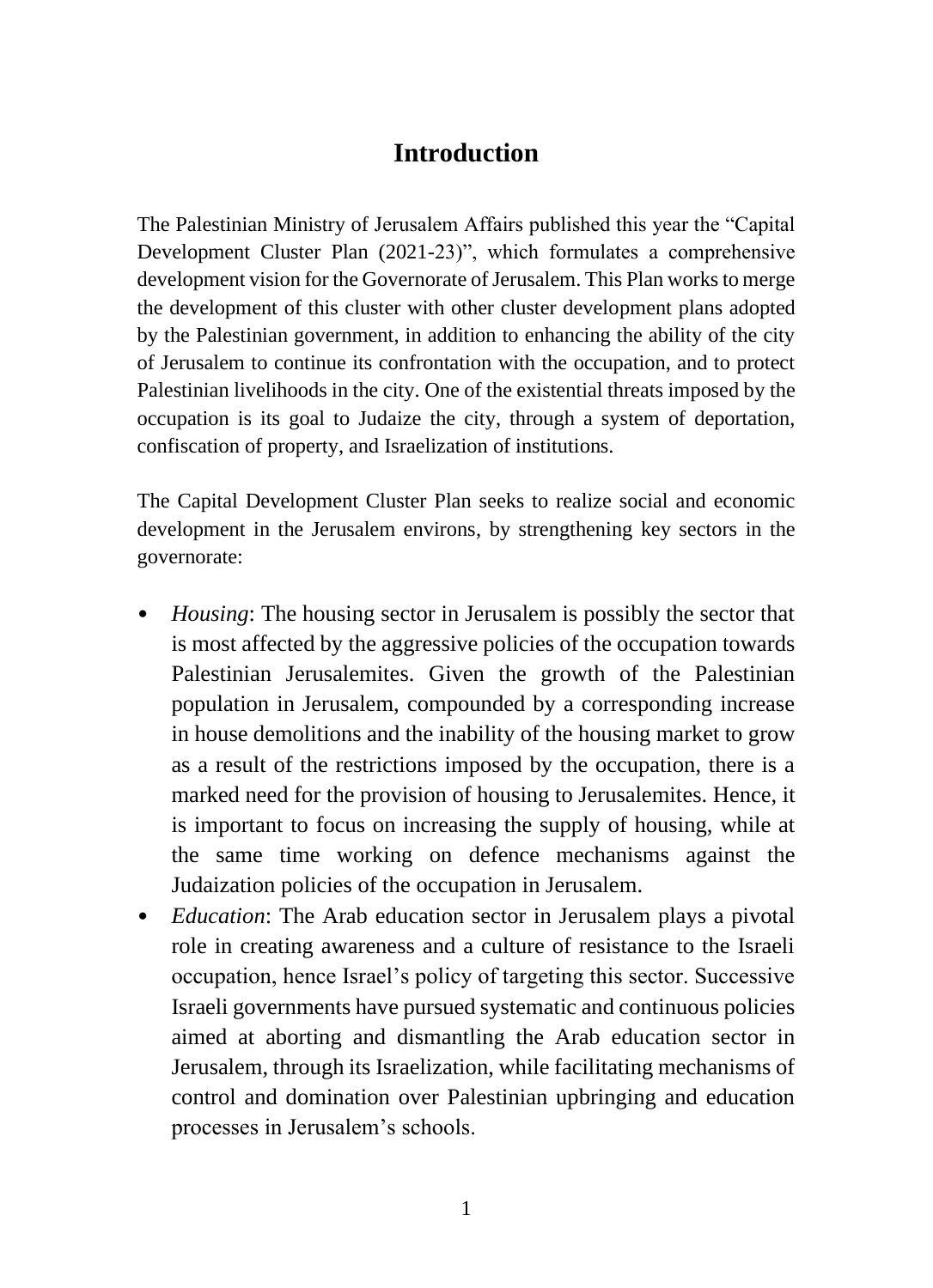- *Health*: The health sector is essential for enhancing the resilience of Jerusalemites, by securing the right to health for all. It is one of the sectors directly targeted by the policies of the Israeli occupation (as well as other sectors), with the aim of eliminating the presence of Palestinian health institutions in Jerusalem, and replacing them with the institutions of the Israeli occupation.
- *Tourism*: The tourism sector is an essential sector in strengthening the steadfastness of Jerusalemites, as it constitutes a vital source of income. It also has strong linkages with other sectors, contributing significantly to preserving the city's cultural and religious identity.
- *Culture*: The cultural sector reflects Palestinian identity and roots in the city, closely linked to the tourism sector. Both sectors are directly targeted by Israeli occupation policies (as well as other sectors), with the aim of stripping Palestinian identity from Jerusalemites and their families.
- *Women and Youth*: These two sectors intersect horizontally with all the sectors cited above.

To support the launch and operationalization of the Capital Development Cluster Plan, the Palestine Economic Policy Research Institute (MAS), in cooperation with the Ministry of Jerusalem Affairs, held five consultative meetings starting in April 2021, over a period of four months, with wide participation by stakeholders and specialists. These meetings discussed the possibility of achieving the objectives of each of the clusters proposed in the Capital Development Cluster Plan, and the available means for that. Consultations also focused on issues related to each cluster, which mainly centered on mechanisms for activating these clusters, work mechanisms and cluster cooperation, and identifying policy interventions that are plausible under current conditions.

MAS initiated the consultative meetings, hosted by the cluster development expert, with an analysis by Dr. Peter Wilson, who reviewed and evaluated the structure of the sectors in the Capital Development Cluster Plan, and the interconnections between them from the point of view of economic and social development using clusters. He explained the difference between the definition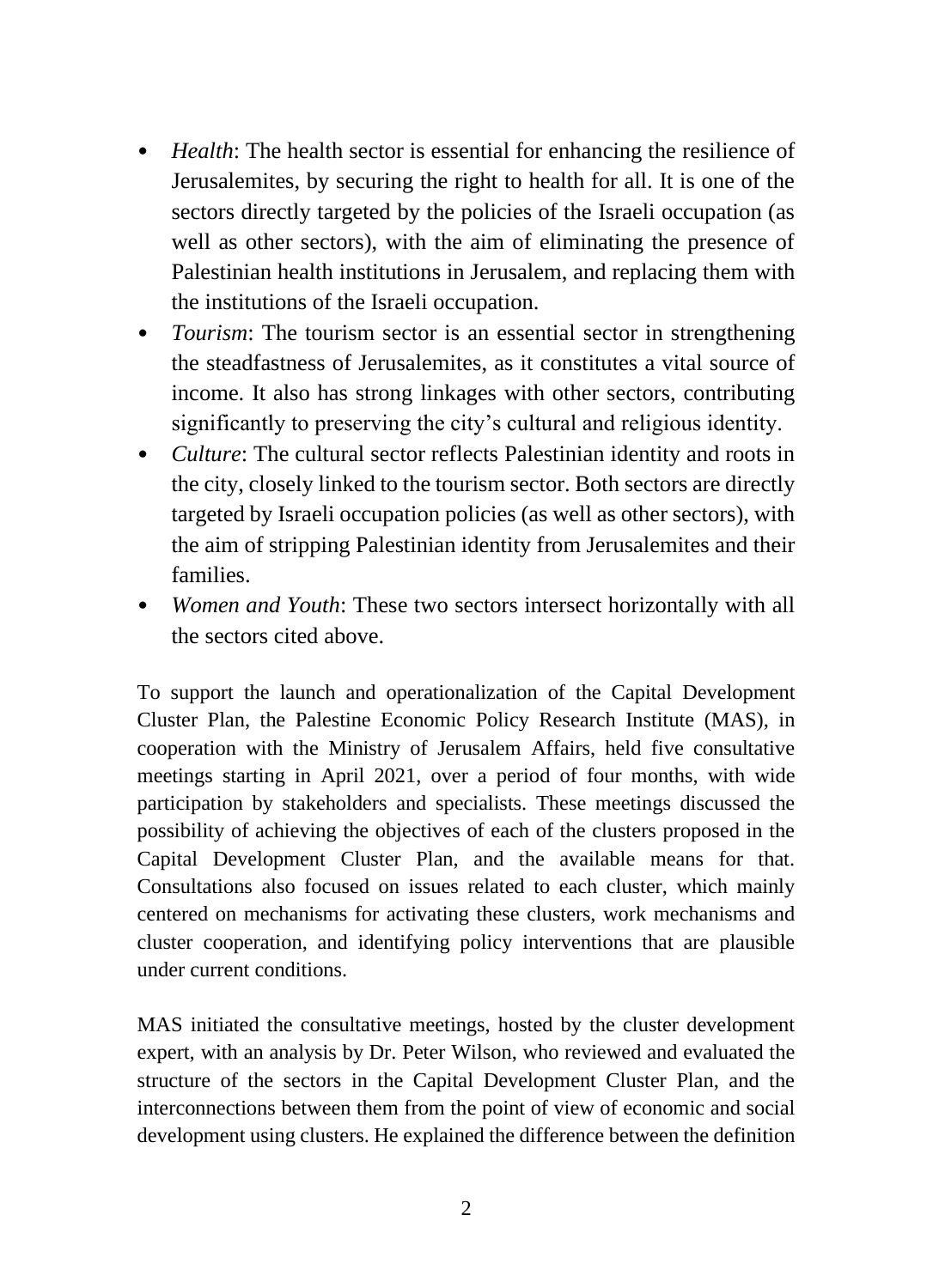of a sector and a cluster, emphasizing that the Capital Development Cluster Plan is a supportive plan for clusters, rather than a development plan using clusters.

One of the most prominent conclusions arising from the consultative process is that the Capital Cluster Development Plan, in its current form, is not fully compatible with the classical structure of cluster development approaches. Instead, this Plan mostly represents a series of future or current projects, which mainly revolve around the construction, rehabilitation or use of infrastructure, and the purchase of equipment and capital tools. The Plan covers a wide range of activities in several distinct areas which are separate from each other, although they share some complementary activities.

In practice, the Plan would be more useful if it were divided into distinct clusters, each of which could manage and carry out its activities. The exception lies in the activities classified within the cluster of women and youth, which intersect with other clusters. Here, it is proposed that the sub-clusters take responsibility for implementing the activities mentioned in the Capital Development Cluster Plan to support and advance women and youth, each within its own cluster. Cluster maps outline methods in which the proposed clusters may develop, focusing on organizations and institutions supporting the goals of joint action (see Figures 1-4 in Annex 1).

Many of the proposed activities are complex, and require coordination and cooperation between several different institutions and organizations, including governmental departments at the Palestinian National Authority and the Government of Israel. Budget requirements are great, and all projects require prudent and professional management.

One part of this Plan recommends the preparation of an implementation plan. However, it is not clear from the Capital Development Cluster Plan what resources are available for implementation, and the Plan does not seem to include any formal ownership or management structure. Development projects in all the proposed clusters are considered very ambitious given the allocated three-year timeframe, especially in areas where required funding has not been secured. Many of the proposed activities that require funding are presented as raw data, without a detailed breakdown of the way in which costs and activities